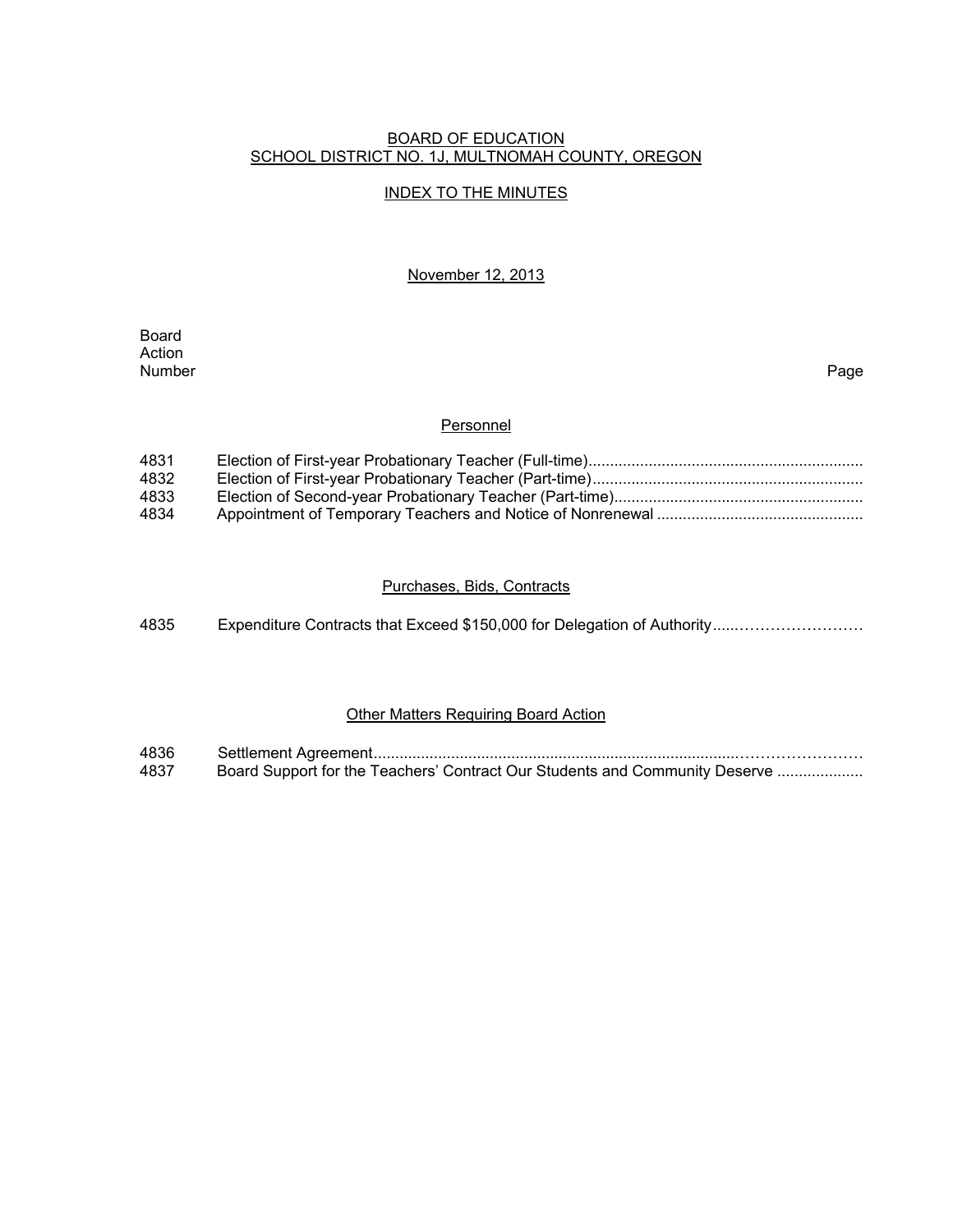#### OFFICE OF THE BOARD OF EDUCATION SCHOOL DISTRICT NO. 1J, MULTNOMAH COUNTY, OREGON BLANCHARD EDUCATION SERVICE CENTER PORTLAND, OREGON

A Study Session of the Board of Education came to order at 6:08pm at the call of Co-Chair Greg Belisle in the Board Auditorium of the Blanchard Education Service Center, 501 N. Dixon St, Portland, Oregon.

There were present: Pam Knowles, Co-Chair Ruth Adkins Bobbie Regan Tom Koehler Steve Buel Matt Morton Greg Belisle, Co-Chair

Andrew Davidson, Student Representative

Staff Carole Smith, Superintendent Caren Huson, Board Clerk

Director Adkins provided a report on The Courageous Conversations Summit she had attended.

### **PUBLIC COMMENT**

Bruce Scherer stated that he has not seen all Board members present at negotiations, only two. The District is not bargaining seriously and is eager for a crisis. Mr. Scherer asked who was pulling the strings for the District. \$240 thousand has been paid to date for a consultant who operates behind the scenes. All it helps create is more invoices to the District. The consultant is not a stakeholder in our District.

Paul Anthony reported that in his daughter's geometry class at Benson High School, the teacher created a new geometry course that is designed with built-in feedback which gives students a real growth experience. That class is an enormous accomplishment of which the District should be proud and management has shown excellent judgment. Teachers have to have the freedom to use their knowledge and experience.

Barb Macon, Roosevelt teacher, commented that she has discovered that the Long Range Facilities Plan is calling for teachers to share offices and classrooms. That will not work for good teaching. Classrooms that teachers have to share are bare as student work cannot be displayed. If teachers have to pack up all materials and student work, they will lose instructional time. If classrooms are shared, students will not know where to find their teachers. Ms. Macon asked the Board to push for the one teacher/one classroom model. Each teacher needs a classroom.

Jennifer Grimes stated that focus should be on the teacher's contract and that everyone needs to work together to reach an agreement that will benefit students.

Carmen Rubio, Executive Director of the Latino Network and Co-Chair of the Coalition of Color, urged the Board to keep the central focus on the children of PPS in regards to PAT negotiations,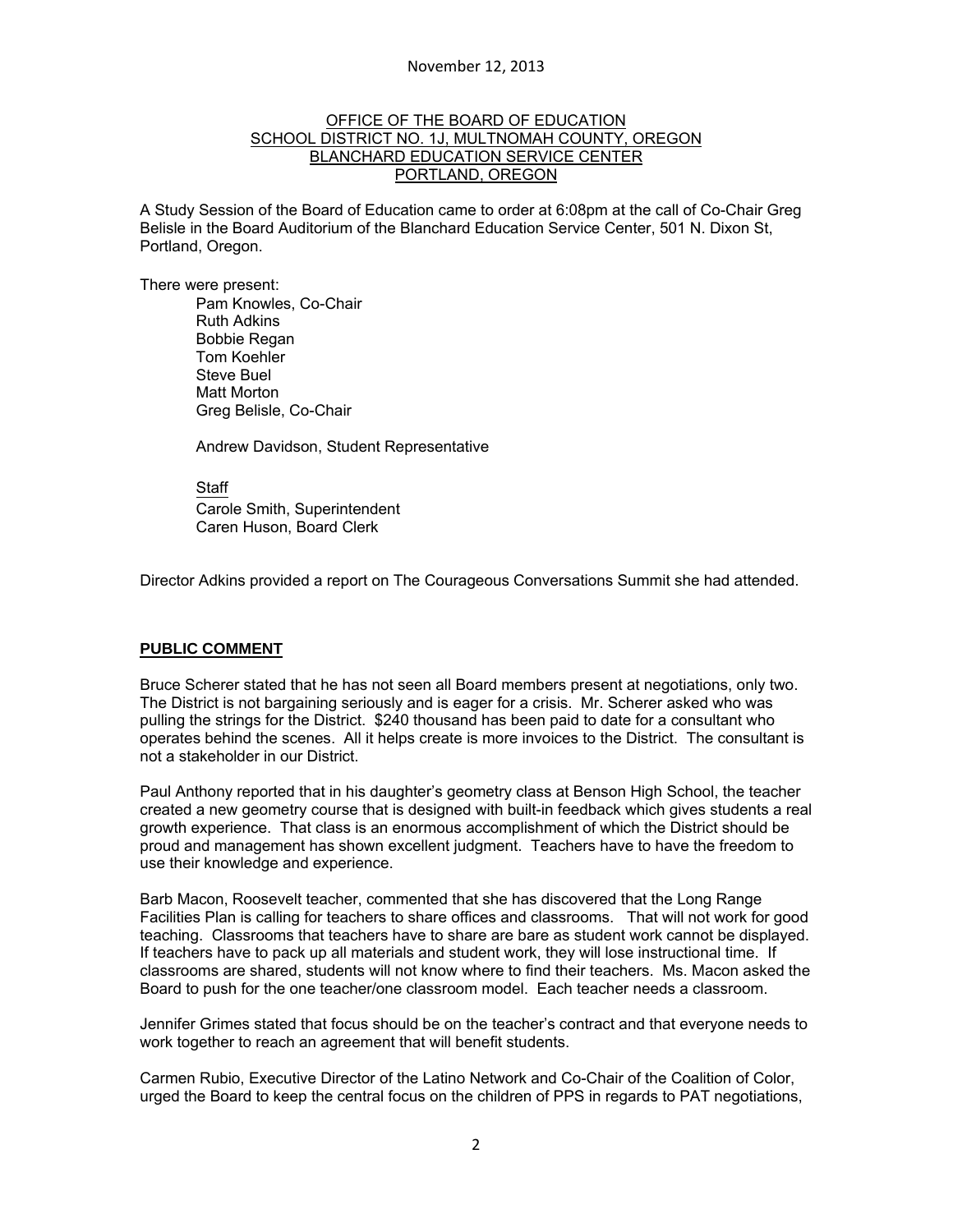and to keep the following values front and center: recognize and leverage the racial equity work, continued differentiation of District resources, and prioritize hiring teachers of color.

Bernie Bottomley, Portland Business Alliance, stated that the Alliance was in support of PPS. The vision is that all students deserve equal opportunity. Negotiations should be driven by doing what is best for our kids and the current labor contract makes it difficult to reach those goals. The current contract discourages innovation and new ideas. PAT has brought nothing of substance to the table; they do not want to settle. It is not reasonable to extend negotiations when only one side is making concessions. The Alliance was asking the Board to hold fast to their principles and encouraged the Board to declare an impasse.

# **DISCUSSION: BOND ACCOUNTABILITY COMMITTEE**

Kevin Spellman, Bond Accountability Committee, stated that their report had been included in the Board packet. Mr. Spellman commented that he had concerns about how the budget was being reported as it was not transparent. The Committee believes that staff has done what they have been asked to do. Some students have been involved, but not enough are involved and that was not the fault of the contractors. Help is needed from the educational side of the District to get students connected. The Committee also had concerns over the schedule; many milestone deadlines are coming up and the red flag is being raised. We are getting to the point where the consequence of not meeting key target dates could have implications on bringing everything in on schedule.

# **UPDATE: DISTRICT-WIDE BOUNDARY REVIEW**

Judy Brennan, Director of Enrollment and Transfer, reviewed the Board enrollment framework. Jon Isaacs, Senior Policy Advisor reported that in May 2013, staff provided a report to the Board on district-wide boundary review. Three representatives from PSU were present tonight to present their proposal. Phil Kiesling, Director and Principal Investigator, Wendy Willis, lead on stakeholders and interviews, and Shannon Griskowsky, Project Manager and lead for data collection and analysis.

Mr. Kiesling stated that the district-wide boundary review was a wicked challenge. Phase 1 would include assessment and framework recommendations, stakeholder interviews and focus groups, recommending a decision-making framework to use and then enter into Phase 2 to be used in the years beyond. PSU hopes to have Phase 1 completed in three months.

Director Buel questioned if PSU will incorporate K-8's middle schools, etc. Mr. Kiesling responded that PSU staff has met with SACET who was looking at enrollment and transfer policy. Phase 1 will acknowledge everything that is going on in enrollment and transfer. In 2014, the Board will decide on a boundary map. The PSU team will develop a plan to take all complexities into account.

Co-Chair Knowles asked how PSU would work with SACET. Ms. Brennan responded that SACET will proceed in their deep dive of enrollment and transfer policy. At the end of three months, the Board should see results from both teams.

Director Regan commented that she appreciates PSU's expertise and for joining us in a partnership.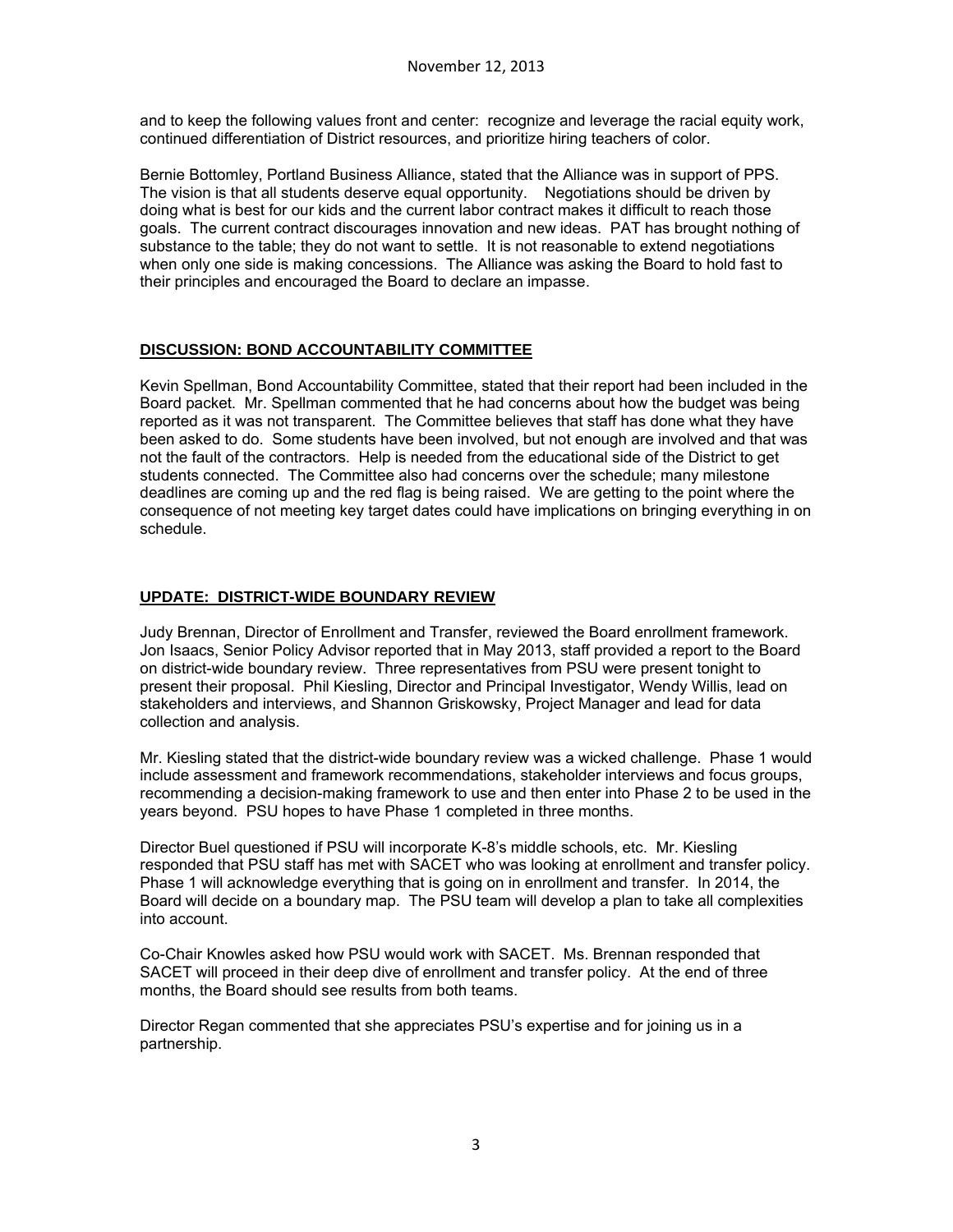### **DISCUSSION: REVISED RECOMMENDATIONS FOR FRANKLIN, GRANT AND ROOSEVELT HIGH SCHOOL MASTER PLANNING AND RELATED FISCAL IMPACTS**

CJ Sylvester, Chief Operating Officer, stated that staff was revising its previous recommendation and provided a PowerPoint presentation.

Director Regan stated that she was struggling with this topic on many levels, asking why we were looking at a cookie cutter approach for our buildings and wonders why we were not talking about expected enrollment forecasts in the different neighborhoods. Ms. Sylvester responded that the intention is that nothing will be cookie cutter; each school will be unique. There will be significant demographic shifts that will take place over decades. Staff has 10-12 year projections from PSU and there are longer term considerations from the school district than just what we know for the next decade. We are trying to stretch the 2012 dollars to assist with future capacity issues. Director Regan commented that one of her concerns is that Grant enrollment will be greater than 1700, while the enrollment for Roosevelt is expected to be 800 to 1012 students. Ms. Sylvester stated that the enrollment numbers for all three high schools were changing. Director Regan questioned if there was an impact of student count vs. CTE space. Ms. Sylvester responded that 6,000 square feet was being proposed as the minimum for the career pathway work. Director Koehler asked when the issue needs to be settled on the square footage. Ms. Sylvester responded that staff would need to know by next week if square footage would be changed; however, changing the square footage would go beyond the use of the \$10 million reserve that staff is requesting. Staff would also need clarity on how much square footage the Board would like to see for CTE. Superintendent Smith commented that on December  $3<sup>rd</sup>$ , the Board will discuss CTE.

Director Adkins commented that she was comfortable with staff's recommendation and that flexibility is key. When she hears about 6,000 square feet for CTE and the possibilities for it, she is excited. She did not want to delay the decision any longer; it was time to move forward.

Director Buel asked how much CTE space was currently at Franklin High School. Ms. Sylvester responded that Franklin currently had 12,000 square feet of CTE space, but that existing space may not exist in the future. Staff has identified replacement space of 6,000 square feet.

Director Koehler requested that staff determine the cost of adding another 4,000 square feet of CTE space in the high schools.

Co-Chair Knowles mentioned that Benson High School was a CTE high school. Comprehensive high schools in Sandy, Sherwood, etc., all have CTE. We need to get back to having CTE in our high schools. She would like to see as much space for CTE as possible. Ms. Sylvester reminded the Board that those cities with just one high school have much more square footage for CTE.

Co-Chair Belisle commented that the Board has to keep in mind that the communities may want something different than CTE in their high school.

### **BUSINESS AGENDA**

Director Buel moved and Director Koehler seconded the motion to hold a separate vote on resolution 4835. The Board voted 4-3 to hold a separate vote. Director Buel stated that he would be voting no on Resolution 4835 as he would like to see that money transferred to classroom teaching.

#### **ADJOURN**

Co-Chair Belisle adjourned the meeting at 8:41pm.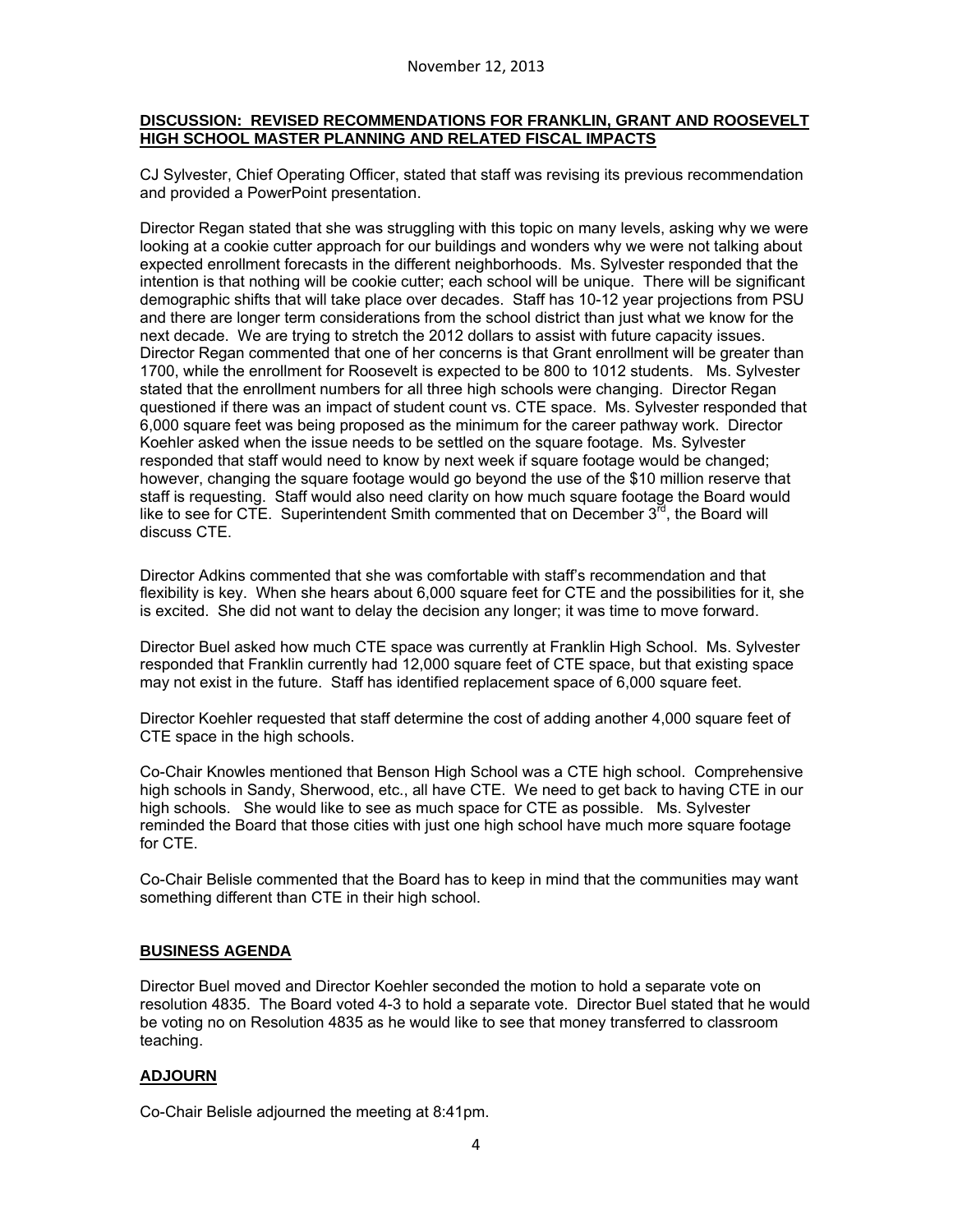# **Personnel**

The Superintendent RECOMMENDED adoption of the following items:

# Numbers 4831 through 4834

Director Adkins moved and Director Knowles seconded the motion to adopt the above numbered items. The motion was put to a voice vote and passed unanimously (yes-7, no-0; with Student Representative Davidson voting yes, unofficial).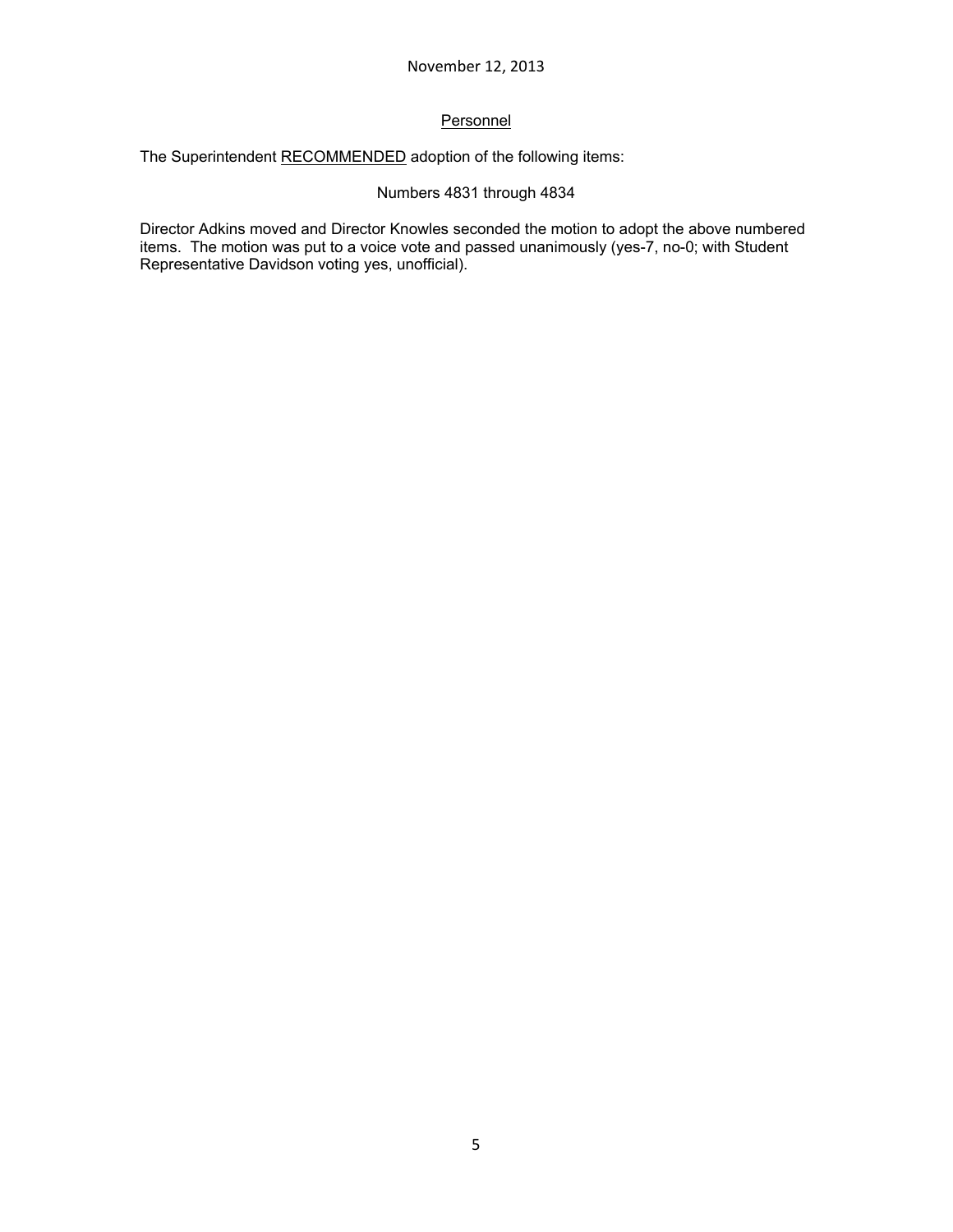#### Election of First-year Probationary Teacher (Full-time)

#### **RECITAL**

On the advice of the Chief Human Resources Officer, the Superintendent recommends that the teacher listed below be elected as a First-year Probationary Teacher.

### **RESOLUTION**

The Board of Education accepts the Superintendent's recommendation, and by this resolution hereby elects as First-year Probationary Teacher for the school year 2013-14 the following person, subject to the employment terms and conditions set out in the standard form contract approved by legal counsel for the District and to be placed on the applicable Salary Guide that now exists or is hereafter amended:

| <b>Full-time</b> |         |        |  |  |
|------------------|---------|--------|--|--|
| <b>First</b>     | חו      |        |  |  |
| Kristin          | Kennedv | 022094 |  |  |

*S. Murray* 

### **RESOLUTION No. 4832**

#### Election of First-year Probationary Teachers (Part-time)

#### **RECITAL**

On the advice of the Chief Human Resources Officer, the Superintendent recommends that the teacher(s) listed below be elected as First-year Probationary Teacher(s).

### **RESOLUTION**

The Board of Education accepts the Superintendent's recommendation, and by this resolution hereby elects as First-year Probationary Teacher(s) for the school year 2013-14 the following person(s), subject to the employment terms and conditions set out in the standard form contract approved by legal counsel for the District and with all to be placed on the applicable Salary Guide that now exists or is hereafter amended:

| Part-Time    |               |        |  |  |
|--------------|---------------|--------|--|--|
| <b>First</b> | Last          | חו     |  |  |
| Sasanna      | Efseaff       | 022127 |  |  |
| Thomas       | <b>Hewitt</b> | 005699 |  |  |

*S. Murray*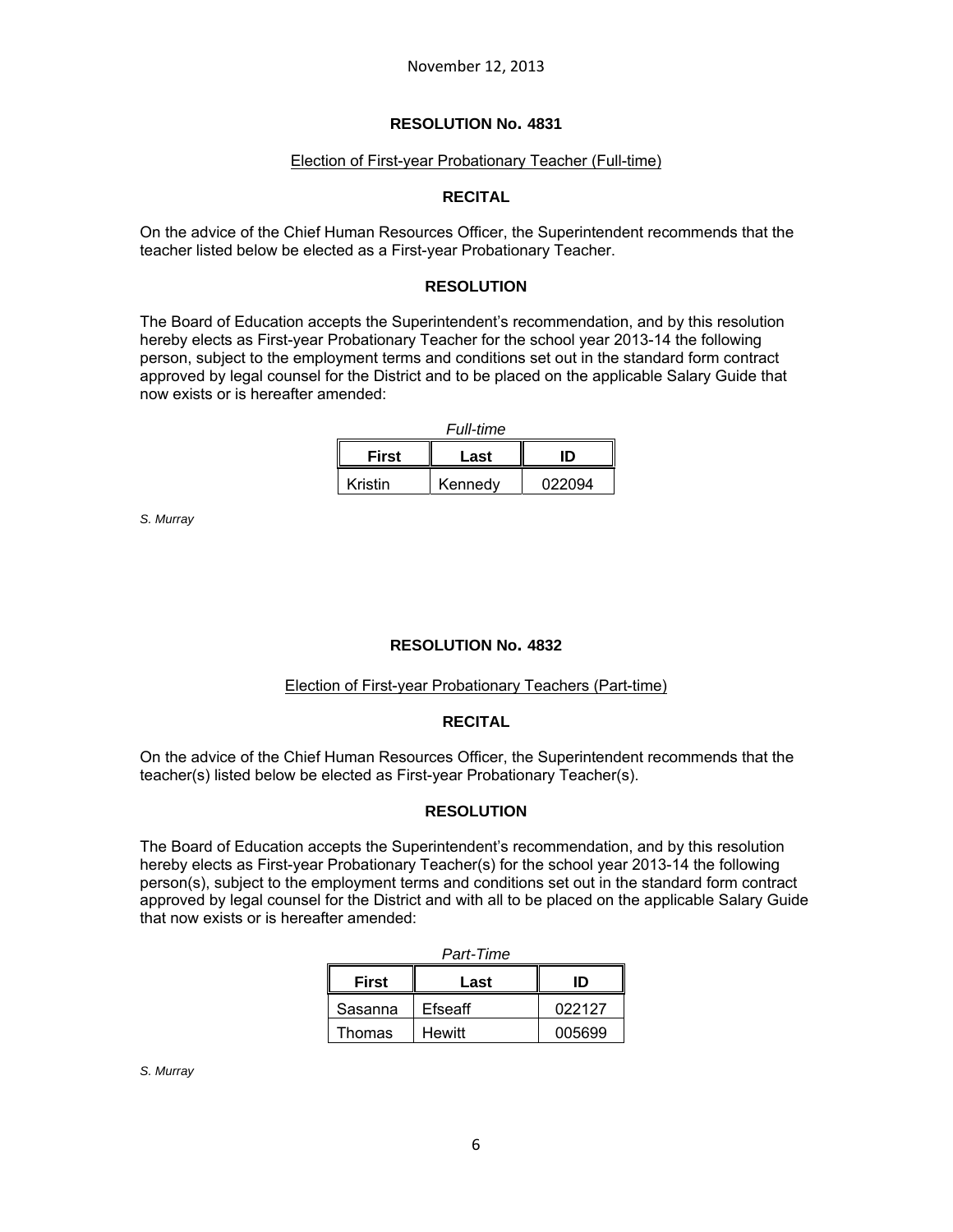### Election of Second-year Probationary Teacher (Part-time)

### **RECITAL**

On the advice of the Chief Human Resources Officer, the Superintendent recommends that the teacher listed below be elected as Second-year Probationary Teacher.

### **RESOLUTION**

The Board of Education accepts the Superintendent's recommendation, and by this resolution hereby elects as Second-year Probationary Teacher for the school year 2013-14 the following person, subject to the employment terms and conditions set out in the standard form contract approved by legal counsel for the District and with all to be placed on the applicable Salary Guide that now exists or is hereafter amended:

| Part-Time    |         |        |  |  |
|--------------|---------|--------|--|--|
| <b>First</b> | Last    | חו     |  |  |
| Kathleen     | Martuza | 021109 |  |  |

*S. Murray*

### **RESOLUTION No. 4834**

#### Appointment of Temporary Teachers and Notice of Non-renewal

### **RESOLUTION**

The Board of Education accepts the recommendation to designate the following persons as temporary teachers for the term listed below. These temporary contracts will not be renewed beyond their respective termination dates because the assignments are temporary and District does not require the teachers' services beyond completion of their respective temporary assignments.

| <b>First</b> | Last          | ID     | Eff. Date  | <b>Term Date</b> |
|--------------|---------------|--------|------------|------------------|
| Justine      | Aylward       | 020008 | 10/18/2013 | 12/21/2013       |
| Kathryn      | Bailey        | 022096 | 10/4/2013  | 6/14/2014        |
| Andrea       | Bean          | 022214 | 10/21/2013 | 6/14/2014        |
| Julia        | Fogg          | 021453 | 8/28/2013  | 12/21/2013       |
| Yoji         | Hall          | 022221 | 11/1/2013  | 6/14/2014        |
| Sarah        | Hersey        | 021381 | 10/28/2013 | 6/14/2014        |
| Jocelyn      | Kimmel        | 022194 | 10/22/2013 | 12/21/2013       |
| Tina         | Lamanna       | 017138 | 10/16/2013 | 6/14/2014        |
| Jennifer     | McKnight      | 014368 | 10/18/2013 | 6/14/2014        |
| Michael      | Pham          | 000886 | 11/4/2013  | 6/14/2014        |
| Matthew      | <b>Plies</b>  | 008704 | 11/1/2013  | 6/14/2014        |
| Donna        | <b>Robles</b> | 022083 | 10/29/2013 | 6/14/2014        |
| Ann Marie    | <b>Szok</b>   | 020889 | 10/29/2013 | 6/14/2014        |
| David        | Wages         | 022165 | 10/23/2013 | 6/14/2014        |
| Patricia     | Zimmerman     | 006389 | 8/28/2013  | 6/14/2014        |
| S. Murray    |               |        |            |                  |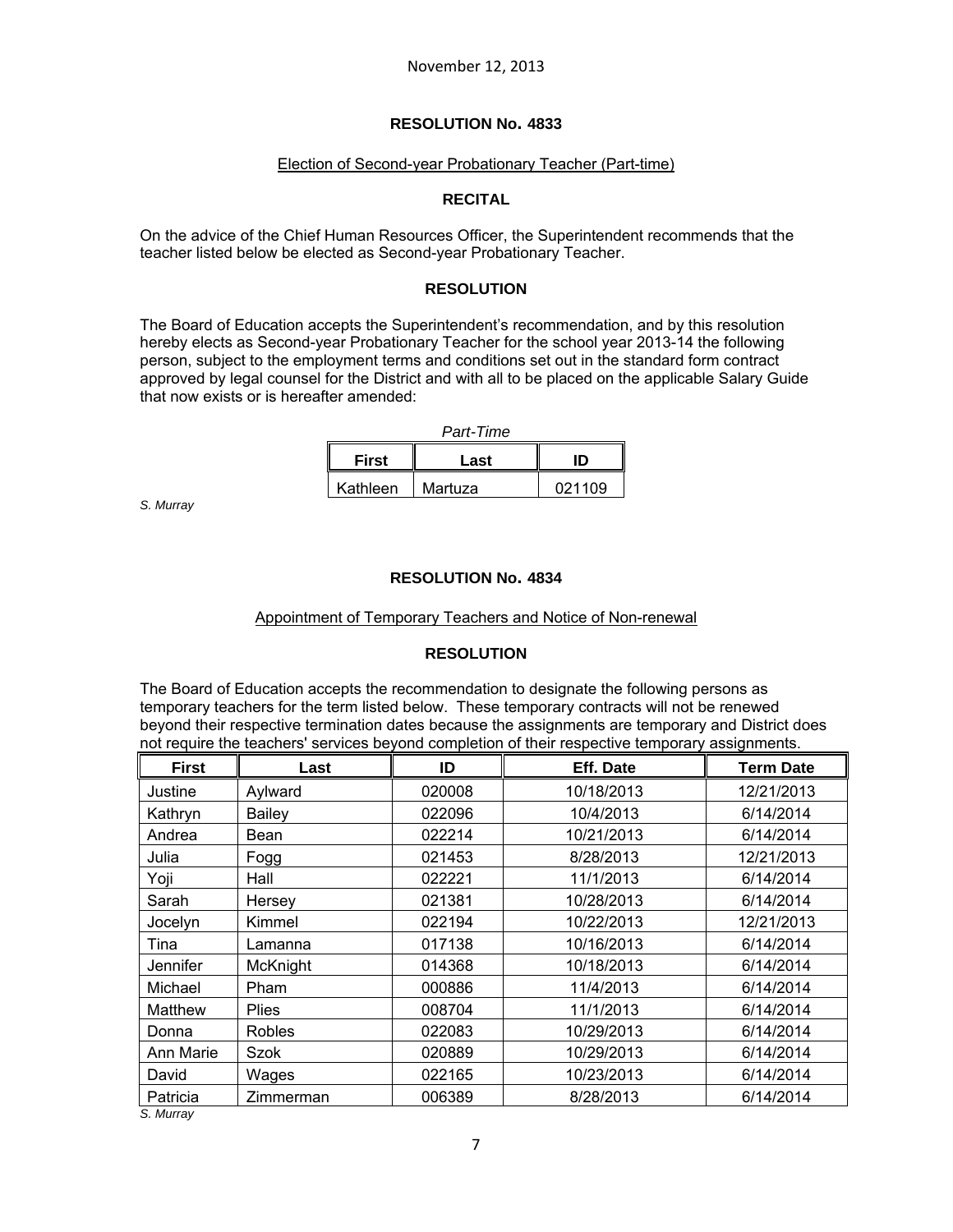## Purchases, Bids, Contracts

The Superintendent RECOMMENDS adoption of the following item:

### Number 4835

Director Morton moved and Director Koehler seconded the motion to adopt Resolution 4835. The motion was put to a voice vote and passed by a vote of 6-1 (yes-6, no-1 [Buel]; with Student Representative Davidson voting yes, unofficial).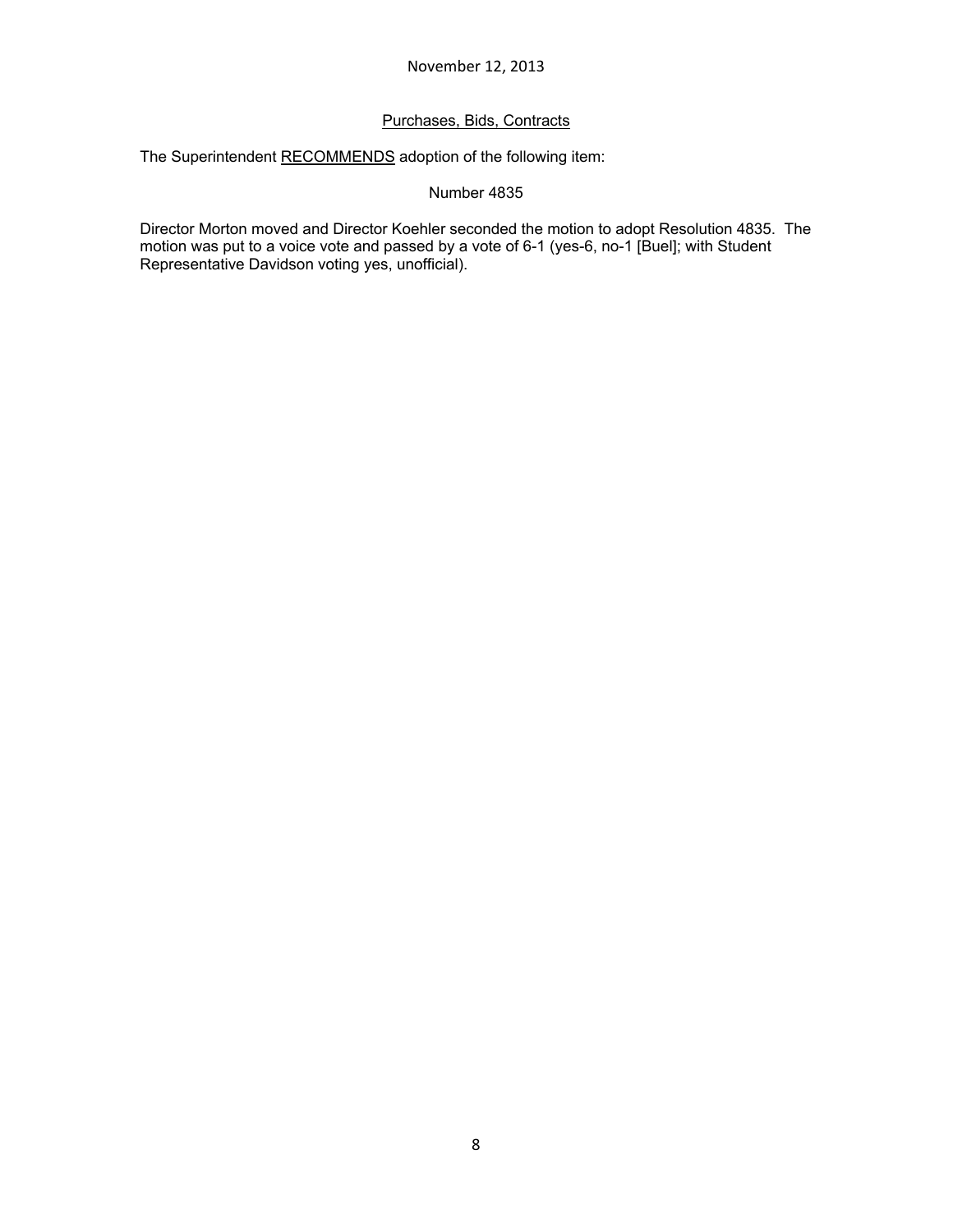### Expenditure Contracts that Exceed \$150,000 for Delegation of Authority

## **RECITAL**

Portland Public Schools ("District") Public Contracting Rules PPS-45-0200 ("Authority to Approve District Contracts; Delegation of Authority to Superintendent") requires the Board of Education ("Board") enter into contracts and approve payment for products, materials, supplies, capital outlay, equipment, and services whenever the total amount exceeds \$150,000 per contract, excepting settlement or real property agreements. Contracts meeting this criterion are listed below.

## **RESOLUTION**

The Superintendent recommends that the Board approve these contracts. The Board accepts this recommendation and by this resolution authorizes the Deputy Clerk to enter into agreements in a form approved by General Counsel for the District.

| Contractor                            | Contract<br>Term                   | <b>Contract Type</b>                 | <b>Description of Services</b>                                                                                                         | Contract<br>Amount | Responsible<br>Administrator,<br><b>Funding Source</b>        |
|---------------------------------------|------------------------------------|--------------------------------------|----------------------------------------------------------------------------------------------------------------------------------------|--------------------|---------------------------------------------------------------|
| Alpha Environmental<br>Services, Inc. | 11/13/2013<br>through<br>3/31/2014 | Construction<br>Services<br>C 60XXX  | District-wide: Oil tank and<br>distribution system<br>decommissioning at 26 of the<br>48 boiler conversion sites.<br>ITB 2013-1694     | \$248.750          | T. Magliano<br><b>Fund 438</b><br>Dept. 5597<br>Project J0101 |
| Pacific Educational<br>Group          | 8/1/2013<br>through<br>6/30/2014   | <b>Personal Services</b><br>PS 60293 | District-wide: Provide<br>professional development for<br>District leadership and Central<br>Office, including Beyond<br>Diversity II. | \$179.900          | L. Poe<br>Fund <sub>101</sub><br>Depts. 5490, 5401            |

### **NEW CONTRACTS**

### **NEW INTERGOVERNMENTAL AGREEMENTS ("IGAs")**

No New IGAs

# **AMENDMENTS TO EXISTING CONTRACTS**

No New Amendments to Existing Contracts

*N. Sullivan*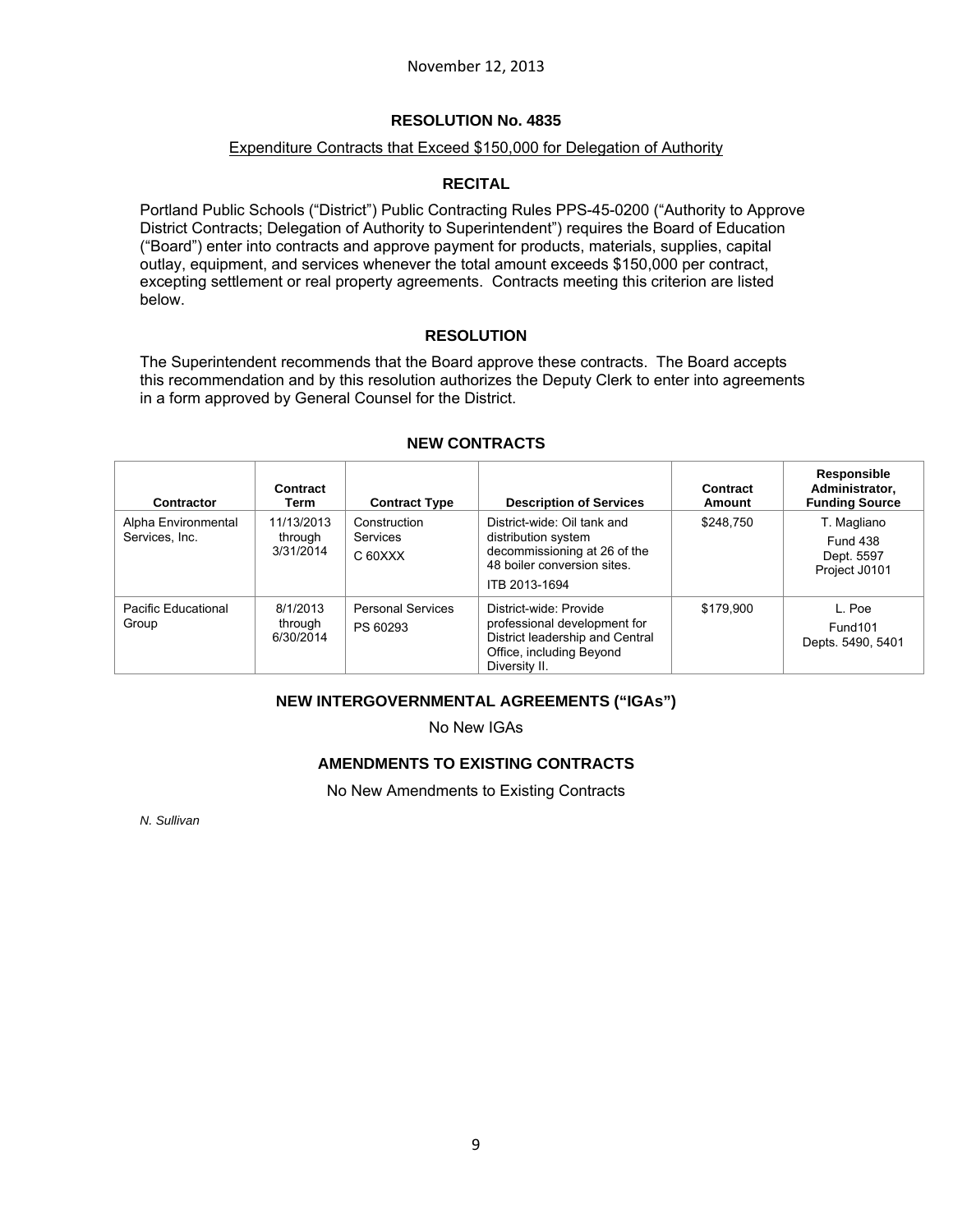## Other Matters Requiring Board Action

The Superintendent RECOMMENDED adoption of the following items:

Numbers 4836 and 4837

Director Adkins moved and Director Knowles seconded the motion to adopt Resolution 4836. The motion was put to a voice vote and passed unanimously (yes-7, no-0; with Student Representative Davidson voting yes, unofficial).

During the Committee of the Whole, Director Regan moved and Director Adkins seconded the motion to adopt Resolution 4837. The motion was put to a voice vote and passed by a vote of 6- 1 (6-yes, 1-no [Buel], with Student Representative Davidson voting yes, unofficial).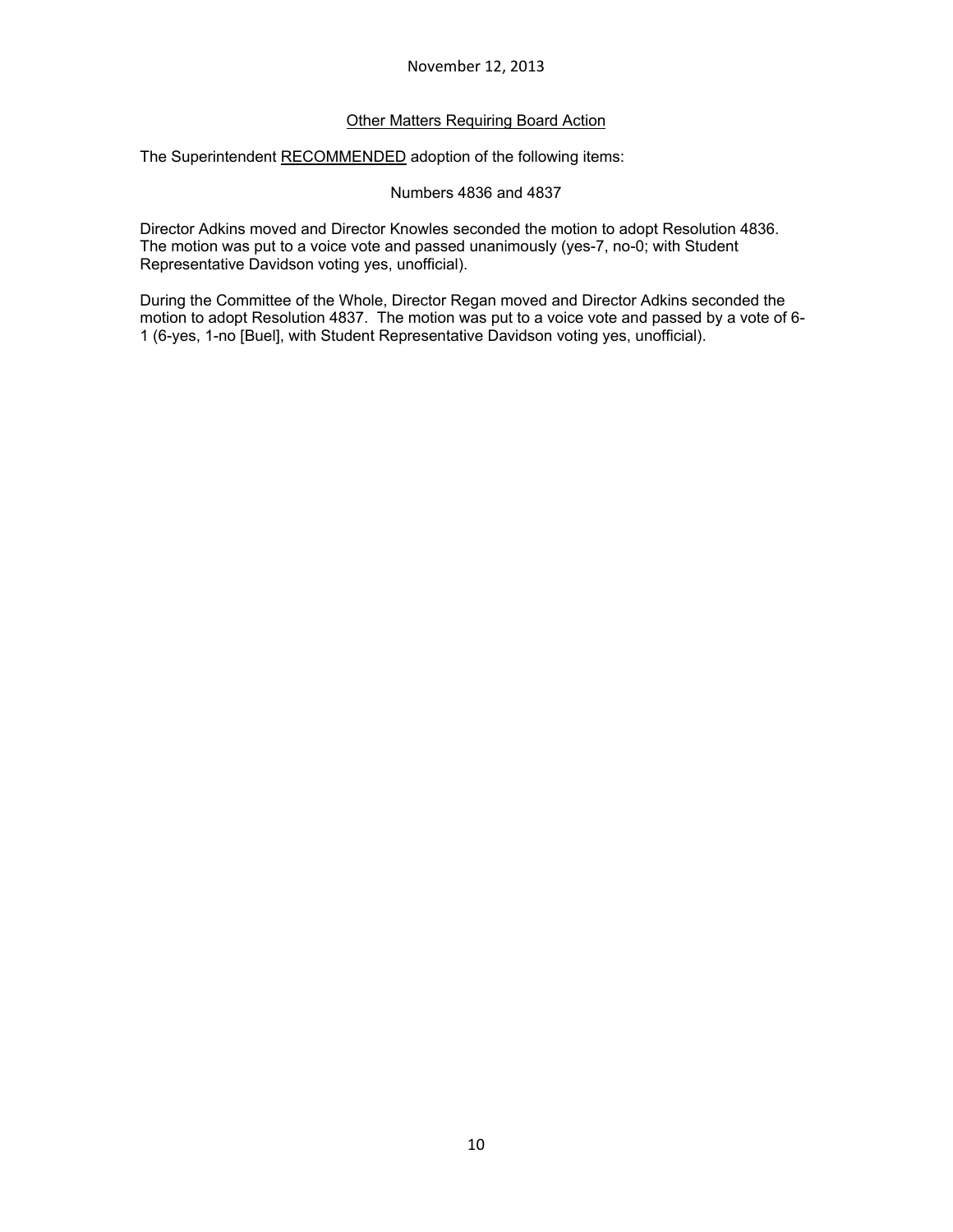#### Settlement Agreement

### **RESOLUTION**

- 1. The authority to pay \$39,900 is granted in a settlement agreement for employee M.S. to resolve claims brought under Workers' Compensation. An additional \$100 is awarded for a voluntary termination of employment as part of the agreement.
- 2. This expenditure will be charged to the District's self-insurance fund 601.

*J. Patterson / B. Meyers* 

### **RESOLUTION No. 4837**

### Board Support for the Teachers' Contract, Our Students and Community Deserve

## **RECITALS**

- A. We, the members of the Portland Public School (PPS) Board, know that equitable and high-performing schools are essential to Portland's economic health and quality of life, today and in the future. We honor the teachers in our schools who have committed their knowledge, skills and life's work to educating, inspiring and supporting our students.
- B. Members of this School Board are unpaid elected public servants who set a strategic vision for the school district, hire and manage our Superintendent, provide fiscal oversight, and, most important, work to ensure that our 48,000 students receive a quality education. Like our teachers and all school district staff, we serve because we believe in public education and we believe we can make a positive difference for our students.
- C. This Portland School Board assumes the responsibility of bargaining with our teachers union in good faith. We take that responsibility very seriously. We are committed to providing a contract that ensures competitive salaries, comprehensive health care and fair working conditions.
- D. Since September 2012, the school district's professional bargaining team has successfully reached agreement on new contracts with every other PPS employee union. Things have been different with the Portland Association of Teachers (PAT). Bargaining started more than 200 days ago, but the two sides are still far apart on core issues. This is not because the process has been rushed. Our team went more than a month beyond the state-required 150 day timeline for regular bargaining before requesting help from a mediator. The two sides are now 30 days into mediation – twice as long as the law requires. As the delay grows, School Board members are becoming concerned that the situation may be headed for impasse. We want to move beyond the discord in a timely manner. That means bringing negotiations to a successful conclusion and doing it soon.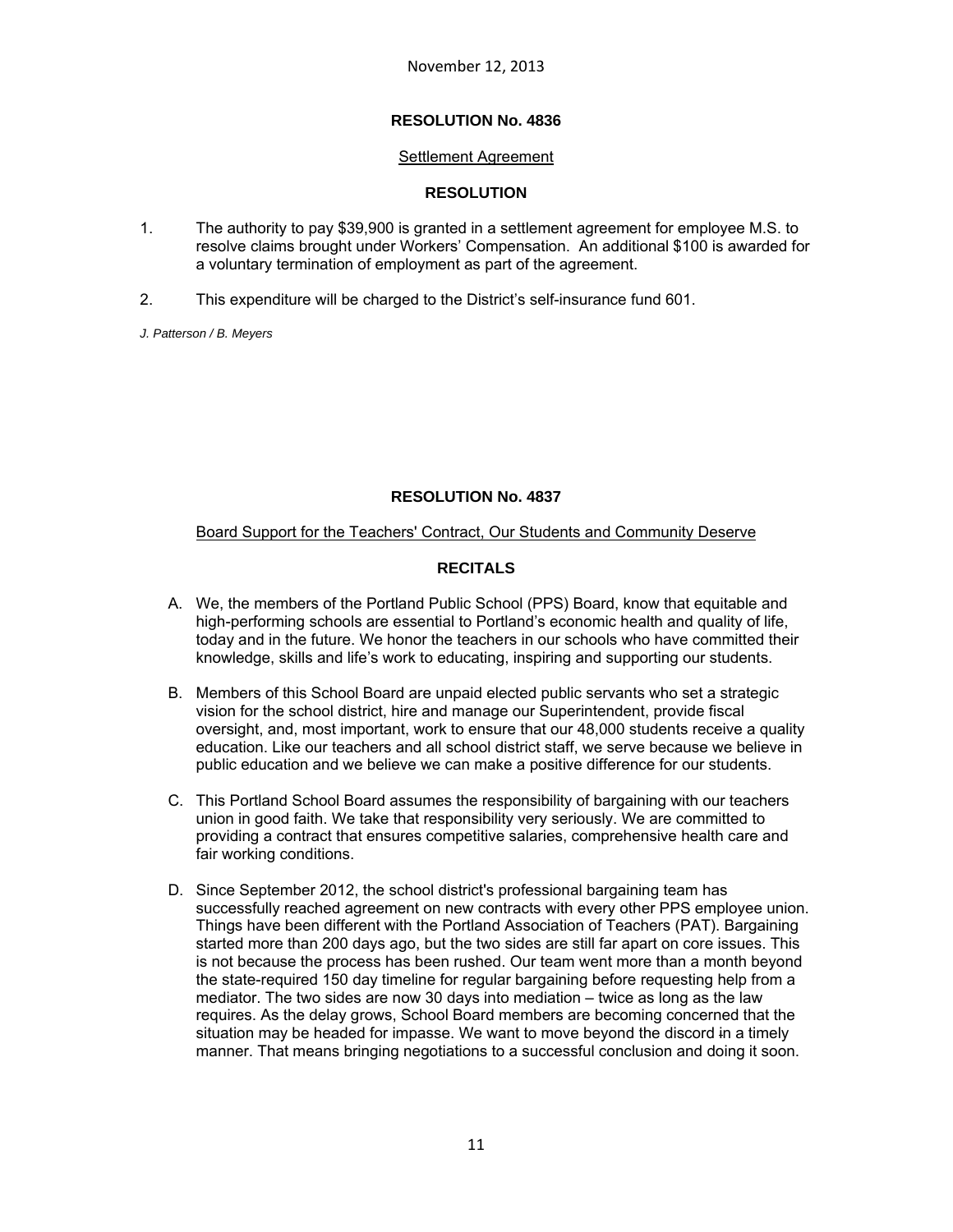- E. We are committed to signing a teacher contract that our students and community deserve. That means making changes to the current contract so that all students can attain high academic standards, regardless of race or class. Our goals include:
	- A contract that adds more school days to the school year and allows schools to stay open longer each day so students have more time to learn.
	- A financially-responsible contract that enables Portland Public Schools to reduce class sizes and teacher workload by hiring more teachers.
	- A contract that gives our schools the ability to ensure all students have a great teacher in their classrooms. We want to do this by recruiting the best teachers available; prioritizing competence – as defined by state law – when teachers are assigned; and diversifying our workforce to include more bilingual and minority teachers, as well as hard-to-find higher-level math and science teachers.
	- A contract that allows students and parents more opportunity to work collaboratively with all teachers, in the classroom, in parent conferences and during school events.
	- A contract that increases or maintains planning time for teachers.
	- A contract that allows us to quickly provide mentoring and support to teachers who struggle or allows us to move teachers out of the classroom if necessary.
	- A contract that focuses on core labor-management issues (such as wages and benefits) so that our students and community, as well as our teachers, can participate in broader conversations about educational vision and advocacy.
- F. We believe our proposal is both fair and sustainable. On salary and benefits, our bargaining team has come to the table with a competitive compensation package. Our latest offer, which our team presented at last week's mediation session, would provide cost-of-living increases totaling 5 percent over a three year contract for all 2,800 PAT members. This would keep salaries competitive with Portland area school districts. In addition, in our effort to increase instructional time for students, we offered a 1 percent raise for all teachers if they agree to work three more instructional days. On top of this, about half of our teachers would continue to receive automatic annual step – or seniority increases, which equal a salary increase of 2 to 5 percent each year. These teachers would receive a total raise over three years of more than 12 percent. We also have proposed joining other school districts in Oregon who have phased out early retirement benefits. This alone would free up to \$5.3 million per year – equivalent to 58 teaching positions -- to support lower class sizes and student programs when fully implemented. With limited resources, our priority is to pay teachers who are currently teaching in our schools.

In terms of health insurance, teachers currently pay \$120 per month for their coverage, while the school district pays \$1,431.32 per month per teacher. The school district contribution of over \$1,400 is \$363 more per month than we provide for any other employee group. We are proposing to cap the PPS contribution in the first year at its current level. We would increase this contribution by 2 percent in each of the next two years. Our goal is to work collaboratively with our teachers to select health care plans that are less costly while still providing excellent benefits. For employees other than teachers, PPS has had a health care contribution cap in place for years, allowing the school district to offer comprehensive, yet reasonably priced plans, with cost savings that ultimately translate to more teachers and smaller class sizes.

G. In addition to salary and benefits, our proposal seeks to change outdated and overly restrictive contract rules that are a barrier to student achievement. First, regarding the issue of teacher hiring and placement: The current contract has provisions that make it difficult for PPS get out in the market early to hire great teachers before they are scooped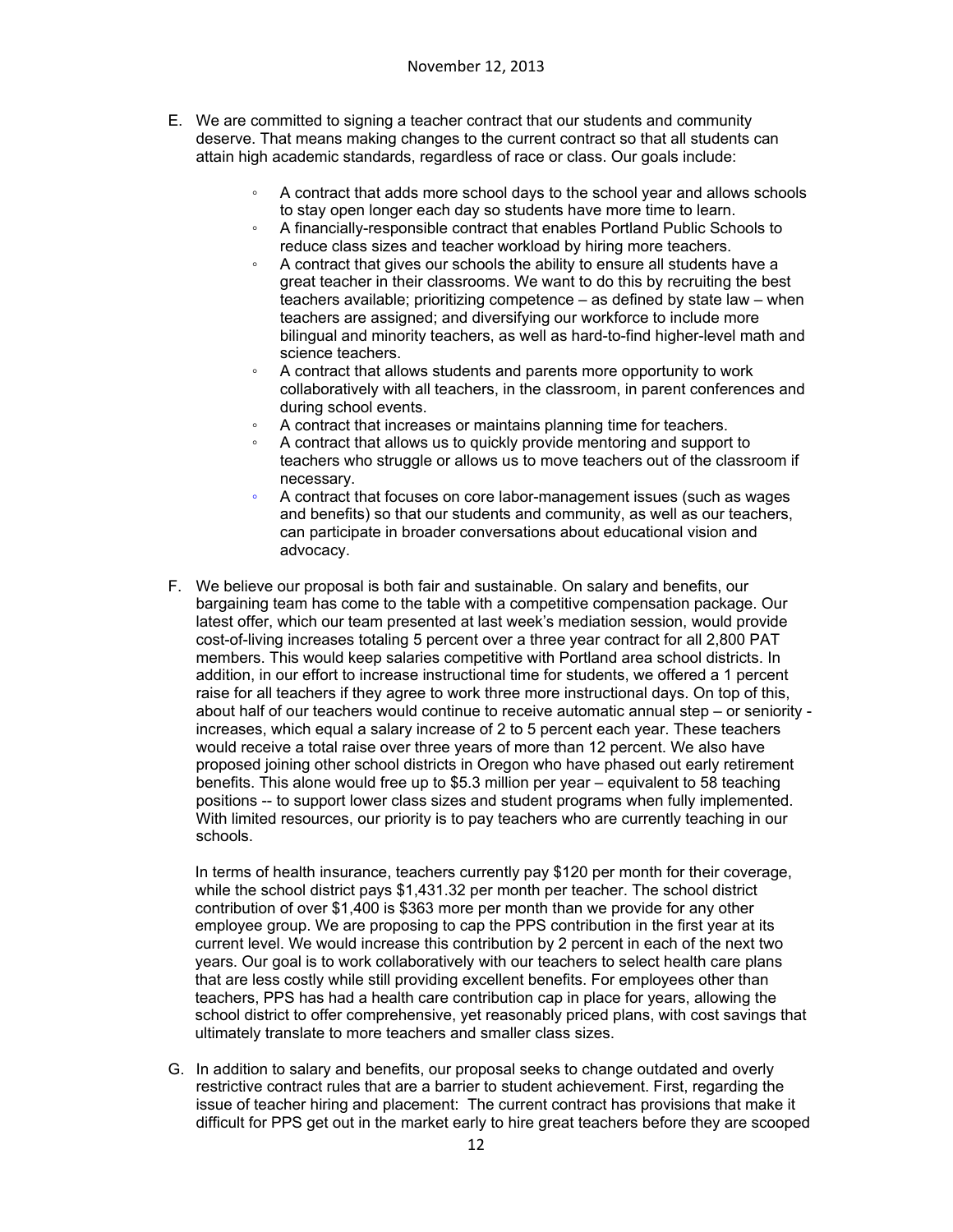up by other school districts. Our proposal would reduce reviews of internal job candidates to one round instead of three, bringing us into line with other school districts in Oregon. This would give current teachers a fair opportunity to compete while providing PPS with the opportunity to diversify our workforce by hiring in-demand bilingual and minority teachers as well as higher-level math and science teachers. For teacher transfers from one school to another, the current contract prioritizes seniority above all else. Our proposal would bring PPS in line with other school districts by using the state's definition for teacher competence. This would require a teacher to have recent teaching experience or training in the subject or grade level within the last five years, and a teaching certificate in the subject area. Again, our goal is to ensure that our contract allows students to have the best teacher in every classroom. In terms of student instructional time, outdated contract rules unduly limit access to the teaching students need. Our contract proposal would add three instructional days to the school year, increasing classroom time to support student achievement, reduce the dropout rate, and graduate more students prepared for college and careers.

- H. The PAT proposal includes a preamble that speaks to our shared values for our schools and students. It is an excellent statement, but it does not belong in a labor contract. The preamble calls for more electives for students, including music, art, physical education, libraries and world languages. We agree - and would add career and technical education to the list as well. The preamble calls for using standardized testing as only one tool for assessment of students, for equity in allocation of resources to high poverty schools, and for more wrap-around support services for students. Again, we agree.
- I. The preamble also calls for reduced class sizes and workloads. Like teachers and parents, we are deeply concerned about teacher workload and class size. In fact, the Board has acted on this concern. This year, as a result of additional state and local funding and continued cost containment measures, PPS added more than 120 staff members directly into schools to reduce class sizes. We added educational assistants and other staff at 68 schools to relieve teachers of non-instructional duties, reducing workload. We have gone out to voters seeking school levies to pay for additional teaching positions and thus reduce class sizes and teacher workloads. Our current levy is bringing in more than \$50 million per year, which equates to approximately 550 teaching positions and has resulted in lower class sizes than many of our neighboring districts. In fact, Portland's student-teacher ratios are lower than in Beaverton, Hillsboro, and Salem-Keizer. In the last regular legislative session, we partnered with PAT to draft and support legislation that reformed state property tax law to take the portion of voter-approved school levy funds that are now diverted to urban renewal and redirect them back to schools. Based on this new law, we are hoping to renew our local option as early as this spring, which would add as much as \$4.5 million a year to PPS' budget. This would add another 50 teachers, again reducing class sizes.
- J. To formally address concerns around workload and class size, our bargaining team has proposed a collaborative work group of teachers and PPS representatives to work together on this issue, outside of contract negotiations. The work group would collaboratively look at the challenges around workload and class size, and would bring forth proposals that would best meet student needs. We believe a collaborative work group - similar to the union and school district work group that successfully worked to design the new teacher evaluation - is the best way to tackle this issue.

### **RESOLUTION**

1. The Board reaffirms our commitment to reach a negotiated agreement with the PAT that helps our schools provide the best and most effective educational environment for students. A prolonged contract negotiations process disrupts schools and does a disservice to our students, families and teachers. The school district and the teachers association need to reach common ground in the interest of better serving our students.